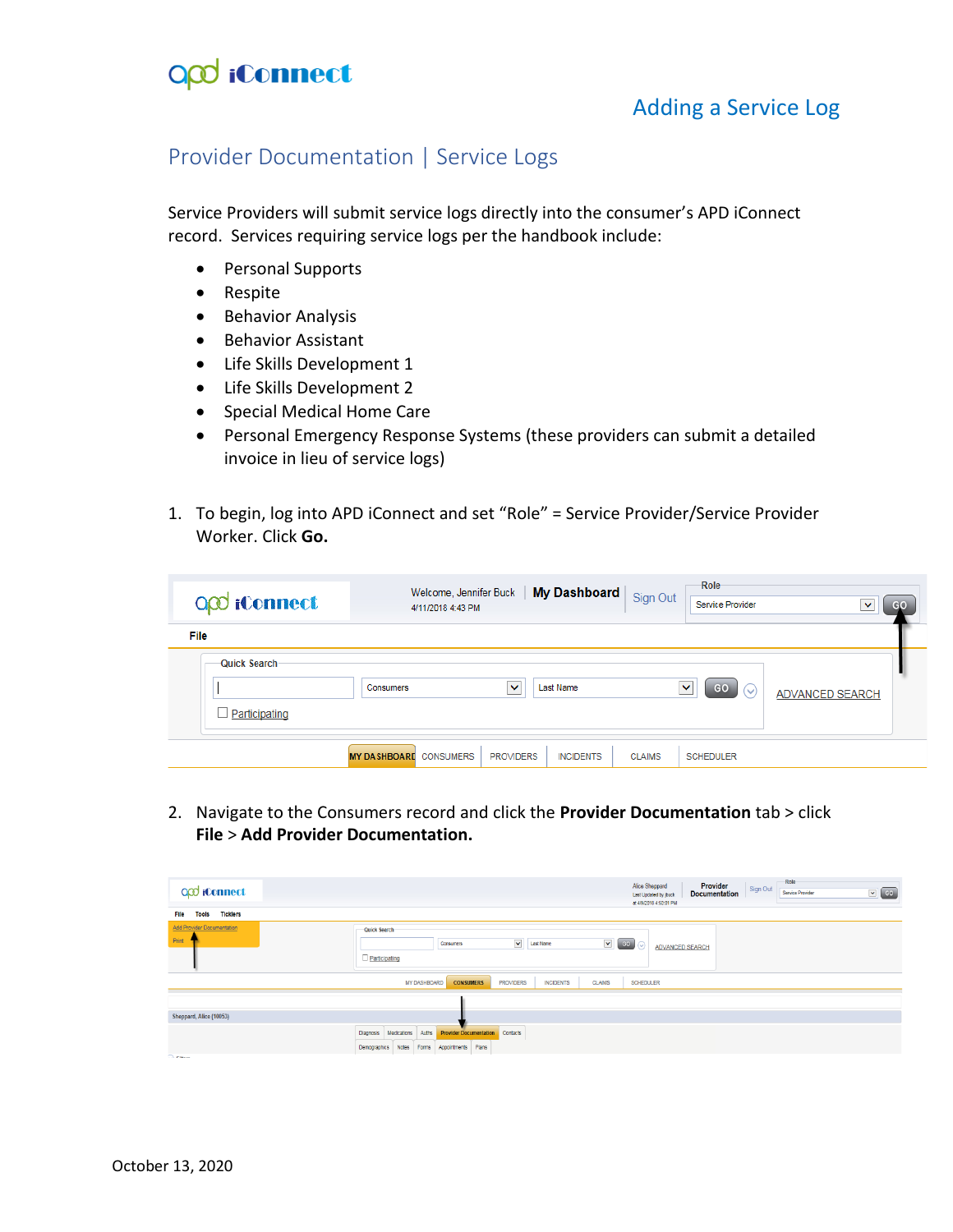# **QQ** iConnect

#### Adding a Service Log

**NOTE: You must create a new record for each day. There can be only one date on a Provider Documentation record.**

- 3. The Provider Documentation Details page is displayed. Update the following fields:
	- i. Start Date: Defaults to today and is editable
	- ii. Start Time: Enter if Unit type = 15 min or Hourly. Otherwise leave blank.
	- iii. End Date: Defaults to today and is editable
	- iv. End Time: Enter if Unit type = 15 min or hourly. Otherwise leave blank.
	- v. Click **Add**
		- i. If you have *multiple times within the same day* (morning shift and evening shift for example), you can add more rows in the Activity Times section
		- ii. Remember, each day must be entered as a separate Provider Documentation record.

| File                                  |                                                                             |                          |                                                         |                      |               |  |  |  |  |
|---------------------------------------|-----------------------------------------------------------------------------|--------------------------|---------------------------------------------------------|----------------------|---------------|--|--|--|--|
| <b>Activity Times</b>                 |                                                                             |                          |                                                         |                      |               |  |  |  |  |
| Start Date *                          | <b>Start Time</b>                                                           | End Date *               | End Time                                                | <b>Total Minutes</b> |               |  |  |  |  |
| $\Box$<br>10/7/2020                   | $\boxed{07 \vee \boxed{00 \vee \boxed{AM \vee}}$                            | 10/7/2020<br><b>IF A</b> | $\boxed{08 \vee \boxed{30 \vee \boxed{AM \vee}}$        | 90                   | <b>Delete</b> |  |  |  |  |
| $\overline{\phantom{a}}$<br>10/7/2020 | $\left 05 \vee \right  \left 00 \vee \right  \left  \text{PM} \vee \right $ | 10/7/2020<br><b>IF</b>   | $\boxed{07 \vee \boxed{00 \vee \boxed{\text{PM} \vee}}$ | 120                  | <b>Delete</b> |  |  |  |  |
| To<br>10/13/2020                      | $\checkmark$<br>$\checkmark$<br>$\checkmark$                                | F<br>10/13/2020          | $\checkmark$<br>$\checkmark$<br>$\check{ }$             |                      | Add           |  |  |  |  |
| Authorization                         |                                                                             |                          |                                                         |                      |               |  |  |  |  |

vi. Click the Auth ID ellipsis to display a list of authorizations.

| <b>Filters</b>             |           |                 |              |                               |            |               | If you do not know<br>the Auth ID, you can<br>click this red "x" and |
|----------------------------|-----------|-----------------|--------------|-------------------------------|------------|---------------|----------------------------------------------------------------------|
| Auth ID<br>$\checkmark$    |           | <b>Equal To</b> | $\check{ }$  |                               | $AND \sim$ |               | remove that filter.                                                  |
| Provider<br>$\checkmark$   |           | Equal To        | $\checkmark$ | <b>Demonstration Provider</b> | $AND \sim$ | ×             |                                                                      |
| <b>Auth Service Status</b> | $\star$   | <b>Contains</b> | $\checkmark$ | Approved                      | $AND \sim$ |               |                                                                      |
| Auth ID<br>$\checkmark$    | $\ddot{}$ |                 |              |                               |            |               |                                                                      |
|                            |           |                 |              | Click on the drop down to     | Search     |               |                                                                      |
|                            |           |                 | to "Contains | change from "Equal To"        |            | <b>SYSTEM</b> | After the filters are<br>set, click "Search."                        |
| 0 record(s) returned       |           |                 |              |                               |            |               |                                                                      |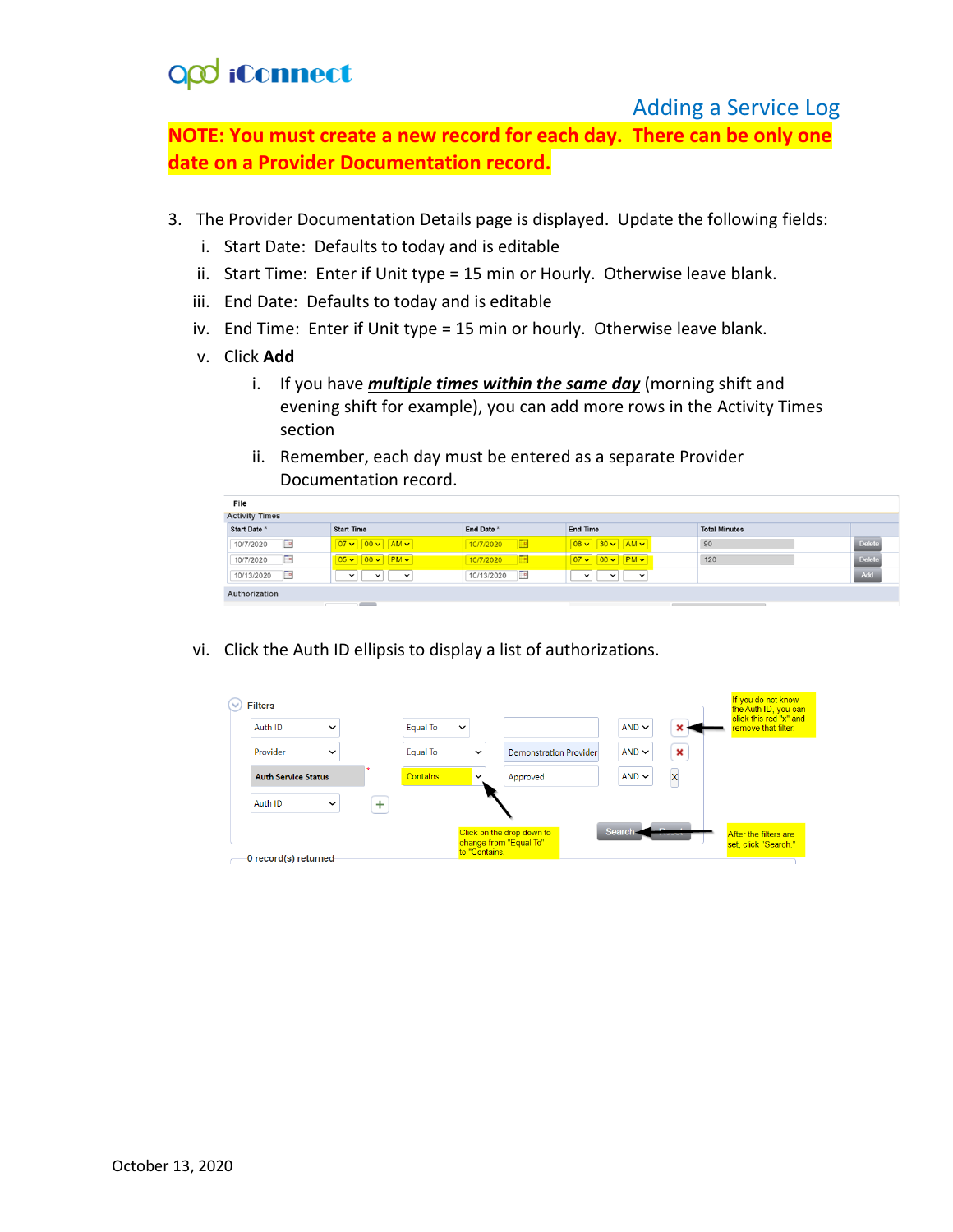# **QQ** iConnect

## Adding a Service Log

|                            | Provider                              | v                       |                  | Equal To<br>v                                                                                      | <b>Demonstration Provider</b> |                 | $AND \sim$                    | ×             |                   |
|----------------------------|---------------------------------------|-------------------------|------------------|----------------------------------------------------------------------------------------------------|-------------------------------|-----------------|-------------------------------|---------------|-------------------|
| <b>Auth Service Status</b> |                                       | Contains<br>$\check{ }$ |                  | $AND \sim$                                                                                         | $\overline{\mathsf{x}}$       |                 |                               |               |                   |
|                            | Auth ID                               | $\checkmark$            | ÷                |                                                                                                    |                               |                 |                               |               |                   |
|                            |                                       |                         |                  |                                                                                                    |                               |                 | <b>Search</b>                 | Reset         |                   |
|                            |                                       |                         |                  | Click the "+" at the left end of the<br>authorization line to expose all of                        |                               |                 |                               |               |                   |
| $\pm$                      |                                       |                         |                  | 2 Auth Search record(s) returned - now vthe authorized services included in<br>that authorization. |                               |                 |                               |               |                   |
|                            | Auth ID                               |                         | <b>Auth Date</b> |                                                                                                    | <b>Provider</b>               |                 | <b>Start Date</b>             |               | <b>End Date</b>   |
| $+$                        | 33847                                 | 08/04/2020              |                  | <b>Demonstration Provider</b>                                                                      |                               |                 | 08/01/2020                    |               | 06/30/2021        |
| $\overline{+}$             | 233848                                | 08/04/2020              |                  | <b>Demonstration Provider</b>                                                                      |                               |                 | 08/01/2020                    |               | 06/30/2021        |
|                            |                                       | << First                | < Previous       | <b>Retrieve</b><br>15                                                                              | Records at a time             |                 | Next >                        | Last          |                   |
|                            | <b>Filters</b><br>Provider            |                         |                  | <b>Equal To</b><br>v                                                                               | <b>Demonstration Provider</b> |                 | $AND \sim$                    | ×             |                   |
|                            | <b>Auth Service Status</b><br>Auth ID | $\checkmark$            | $\ddot{}$        | $\checkmark$<br>Contains<br>Click on the service that you are                                      | Approved                      |                 | $AND \sim$<br>X               |               |                   |
|                            |                                       |                         |                  | entering a service log for.                                                                        |                               |                 | <b>Search</b><br><b>Reset</b> |               |                   |
|                            |                                       |                         |                  | 2 Auth Search record(s) returned - now viewing 1 through 2                                         |                               |                 |                               |               |                   |
| $\pm$                      | <b>Auth ID</b>                        | <b>Auth Date</b>        |                  | Provider                                                                                           |                               |                 | <b>Start Date</b>             |               | <b>End Date</b>   |
| Ξ                          | 233847                                | 08/04/2020              |                  | <b>Demonstration Provider</b>                                                                      |                               | 08/01/2020      |                               | 06/30/2021    |                   |
|                            | <b>Auth Service ID</b>                | <b>Service Code</b>     |                  | <b>Service</b>                                                                                     | <b>Start Date</b>             | <b>End Date</b> | <b>Max Units</b>              | <b>Status</b> | <b>Max Amount</b> |
|                            | 203696                                | S5151:UC                |                  | (4221) Respite - Quarter Hour,                                                                     | 08/01/2020                    | 06/30/2021      | 1002                          | Approved      | \$3,817.62        |

- vii. Click the Authorization. The Authorization ID is populated on the Provider Documentation details page.
- viii. If you clicked only the authorization in the step above, click the Service ellipsis to display a list of services for this authorization. Select the Service.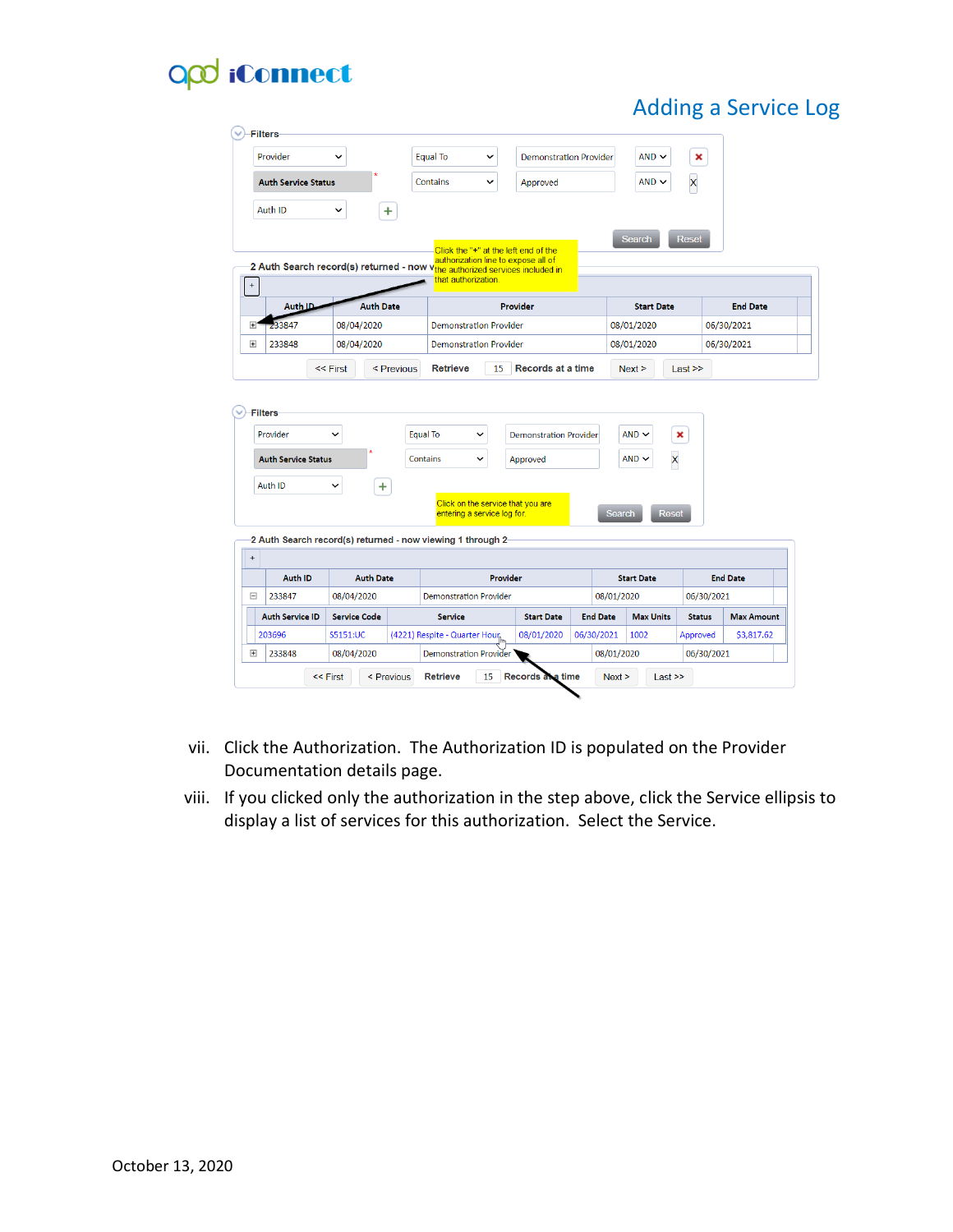# O<sub>co</sub> iConnect

|                          |                   |                              |              |                                        |                                  |                                        |                                            |                                     |                                                        |         |              | <b>Adding a Service Log</b>                                                         |        |                                     |                 |                                  |    |
|--------------------------|-------------------|------------------------------|--------------|----------------------------------------|----------------------------------|----------------------------------------|--------------------------------------------|-------------------------------------|--------------------------------------------------------|---------|--------------|-------------------------------------------------------------------------------------|--------|-------------------------------------|-----------------|----------------------------------|----|
| O <sub>co</sub> iConnect |                   |                              |              |                                        |                                  |                                        |                                            |                                     |                                                        |         |              |                                                                                     |        | Alice Sheppard<br>6/25/2018 8:57 AM |                 | Provider<br><b>Documentation</b> |    |
| File                     |                   |                              |              |                                        |                                  |                                        |                                            |                                     |                                                        |         |              |                                                                                     |        |                                     |                 |                                  |    |
| <b>Activity Times</b>    |                   |                              |              |                                        |                                  |                                        |                                            |                                     |                                                        |         |              |                                                                                     |        |                                     |                 |                                  |    |
| Start Date *             | <b>Start Time</b> |                              |              |                                        | End Date *                       |                                        |                                            | <b>End Time</b>                     |                                                        |         |              | <b>Total Minutes</b>                                                                |        |                                     |                 |                                  |    |
| Ta<br>6/25/2018          | $02 \vee$         | $00 \vee$                    | PMV          |                                        | 6/25/2018                        | Te.                                    |                                            | $03 \vee$<br>$00 \vee$              | PMV                                                    |         | 60           |                                                                                     |        |                                     |                 | <b>Delete</b>                    |    |
| Œ<br>6/25/2018           |                   | $\checkmark$<br>$\checkmark$ | $\checkmark$ |                                        | 06/25/2018                       | œ                                      | и                                          | ◢∼<br>$\checkmark$                  | $\checkmark$                                           |         |              |                                                                                     |        |                                     |                 | Add                              |    |
|                          |                   |                              |              |                                        |                                  |                                        |                                            |                                     |                                                        |         |              |                                                                                     |        |                                     |                 |                                  |    |
| <b>Authorization</b>     |                   |                              |              |                                        |                                  |                                        |                                            |                                     |                                                        |         |              |                                                                                     |        |                                     |                 |                                  |    |
| <b>Auth ID</b>           | 140675            |                              |              |                                        |                                  |                                        |                                            | <b>PA Number</b>                    |                                                        |         |              |                                                                                     |        |                                     |                 |                                  |    |
| <b>Activity Details</b>  |                   |                              |              |                                        |                                  |                                        |                                            |                                     |                                                        |         |              |                                                                                     |        |                                     |                 |                                  |    |
| <b>Division</b>          | $APD$ $\vee$      |                              |              |                                        |                                  |                                        | $\checkmark$<br><b>SL/CBA Contact Type</b> |                                     |                                                        |         |              |                                                                                     |        |                                     |                 |                                  |    |
| Provider                 |                   | <b>APD Test Provider</b>     |              | $\overline{\smile}$ Details            |                                  |                                        |                                            | <b>Status</b>                       |                                                        | Pending | $\checkmark$ |                                                                                     |        |                                     |                 |                                  |    |
| Worker*                  | Buck, Jennifer    |                              |              | Clear <sub>1</sub>                     | Details                          |                                        |                                            |                                     |                                                        |         |              |                                                                                     |        |                                     |                 |                                  |    |
| <b>Activity Services</b> |                   |                              |              |                                        |                                  |                                        |                                            |                                     |                                                        |         |              |                                                                                     |        |                                     |                 |                                  |    |
| Service*                 | 4083              |                              |              | Life Skills Development - Level 2 (Sup |                                  | \$956.00<br>Clear<br><b>Total Cost</b> |                                            |                                     |                                                        |         |              |                                                                                     |        |                                     |                 |                                  |    |
| Units <sup>*</sup>       | 100               |                              |              |                                        |                                  | DialogVendorServiceSelectPopUp         |                                            |                                     |                                                        |         |              |                                                                                     |        |                                     |                 |                                  |    |
| Rate                     | \$9.56            |                              |              |                                        |                                  |                                        |                                            |                                     |                                                        |         |              |                                                                                     |        |                                     |                 |                                  |    |
| <b>Secondary Code</b>    | T2021:UC:HI       |                              |              |                                        |                                  |                                        | Search By: Service Type                    | $\checkmark$                        | <b>Search Text:</b>                                    |         |              | $\checkmark$<br><b>Search</b>                                                       | Cancel |                                     |                 |                                  |    |
| <b>Unit Type</b>         | 15 mins           |                              |              |                                        |                                  |                                        |                                            |                                     |                                                        |         |              |                                                                                     |        |                                     |                 |                                  |    |
| <b>Auth Required</b>     | П                 |                              |              |                                        |                                  |                                        |                                            | ServiceID ServiceCode SecondaryCode | <b>Service</b>                                         |         |              | UnitCost UnitType EffectiveDate EndDate SvcStartDate SvcEndDate VServiceID AuthServ |        |                                     |                 |                                  |    |
| <b>Documentation</b>     |                   |                              |              |                                        |                                  |                                        |                                            |                                     | <b>Life Skills</b><br>Development                      |         |              |                                                                                     |        |                                     |                 |                                  |    |
|                          |                   |                              |              |                                        | service provider can enter notes | 5828                                   | 4083                                       | T2021:UC:HI                         | - Level 2<br>(Supported<br>Employment<br>- Individual) | 9.56    | 15 mins      | 04/01/2018                                                                          |        | 04/01/2018                          | 06/30/2018 1892 |                                  | 55 |
| <b>Note</b>              |                   |                              |              |                                        |                                  |                                        |                                            |                                     |                                                        |         |              |                                                                                     |        |                                     |                 |                                  |    |
|                          |                   |                              |              |                                        |                                  |                                        |                                            |                                     |                                                        |         | $\checkmark$ |                                                                                     |        |                                     |                 |                                  |    |
|                          |                   |                              |              | 6958 characters remaining              |                                  |                                        |                                            |                                     |                                                        |         |              |                                                                                     |        |                                     |                 |                                  |    |

- 4. The Activity Services details are populated on the Provider Documentation details page.
- 5. Verify/update the number of Units as needed. Note the Total Cost value changes as the number of Units change.
- 6. In Notes field enter the service log information.
	- a. If you provide the service at *multiple times in the same day* (morning shift and evening shift for example) you can differentiate your service log activities in the same note field.
	- b. Remember, each day must be entered as a separate Provider Documentation record.

| Documentation               |                                                                                                                      |             |                   |                                                          |
|-----------------------------|----------------------------------------------------------------------------------------------------------------------|-------------|-------------------|----------------------------------------------------------|
|                             |                                                                                                                      |             |                   | Morning Shift: List your AM service log activities here. |
| Provider<br>Documentation * | Annual Report<br>Daily Attendance Log<br>Monthly R&B<br><b>Progress Note</b><br>Quarterly Summary<br><b>Trip Log</b> | Service Log | Note <sup>*</sup> | Evening Shift: List your PM service log activities here  |
|                             |                                                                                                                      |             |                   | 49884 characters remaining                               |

- c. Must meet handbook requirements
- d. This is the documentation Qlarant will be reviewing
- 7. When the documentation is complete change the status to Complete. This will make the record read-only and un-editable.